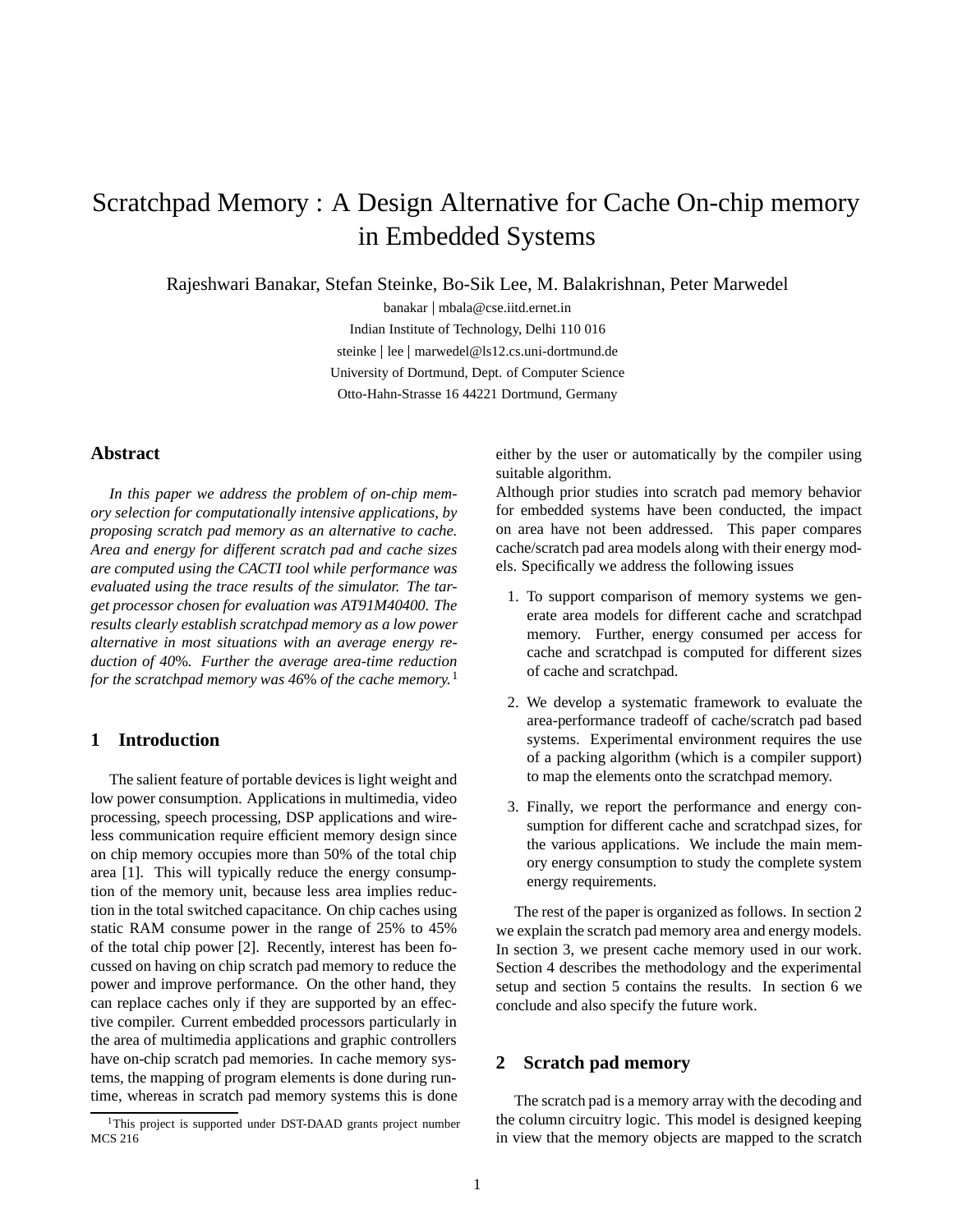pad in the last stage of the compiler. The assumption here is that the scratch pad memory occupies one distinct part of the memory address space with the rest of the space occupied by main memory. Thus, we need not check for the availability of the data/instruction in the scratch pad. It reduces the comparator and the signal miss/hit acknowledging circuitry. This contributes to the energy as well as area reduction.

The scratch pad memory array cell is shown in Fig. 1(a) and the memory cell in 1(b).



Figure 1: Scratch memory array

The 6 transistor static RAM cell is shown in Fig 1(c). The cell has one R/W port. Each cell has two bit-lines, bit and bit bar, and one word-line.The complete scratch pad organization is as shown in Fig. 2.

From the organization shown in Fig. 2, the area of the scratch pad is the sum of the area occupied by the decoder, data array and the column circuit. Let *As* be the area of the scratch pad memory.



Figure 2: Scratch pad memory organization

$$
A_s = A_{sde} + A_{sda} + A_{sco} + A_{spr} + A_{sse} + A_{sou} \tag{1}
$$

where *Asde*, *Asda*, *Asco*, *Aspr*, *Asse* and *Asou* is the area of the data decoder, data array area, column multiplexer, precharge, data sense amplifiers and the output driver units respectively.

The scratch pad memory energy consumption can be estimated from the energy consumption of its components i.e. decoder *Edecoder* and memory columns *Ememcol*.

$$
E_{scratchpad} = E_{decoder} + E_{memcol}
$$
 (2)

Energy in the memory array consists of the energy consumed in the sense amplifiers, column multiplexers, the output driver circuitry, and the memory cells due to the wordline, pre-charge circuit and the bit line circuitry. The major energy consumption is due to the memory array unit. The procedure followed in the CACTI tool to estimate the energy consumption is to first compute the capacitances for each unit. Then, energy is estimated. As an example we only describe the energy computation for the memory array. Similar analysis is performed for the decoder circuitry also, taking into account the various switching activity at the inputs of each stage.

Let us consider the energy dissipation *Ememcol*. It consists of the energy dissipated in the memory cell. Thus

$$
E_{memcol} = C_{memcol} * V_{dd}^2 * P_{0->1}
$$
 (3)

*Cmemcol* in equation (3) is the capacitance of the memory array unit.  $P_{0->1}$  is taken as 0.5 is the probability of a bit toggle.

$$
C_{memcol} = ncols * (C_{pre} + C_{readwrite})
$$
 (4)

*Cmemcol* is computed from equation (4). It is the sum of the capacitances due to pre-charge and read access to the scratch pad memory.  $C_{pre}$  is the effective load capacitance of the bit-lines during pre-charging and *Creadwrite* is the effective load capacitance of the cell read/write. *ncols* is the number of columns in the memory.

In the preparation for an access, bit-lines are pre-charged and during actual read/write, one side of the bit lines are pulled down. Energy is therefore dissipated in the bit-lines due to pre-charging and the read/write access. When the scratch pad memory is accessed, the address decoder first decodes the address bits to find the desired row. The transition in the address bits causes the charging and discharging of capacitances in the decoder path. This brings about energy dissipation in the decoder path. The transition in the last stage, that is the word-line driver stage triggers the switching in the word-line. Regardless of how many address bits change, only two word-lines among all will be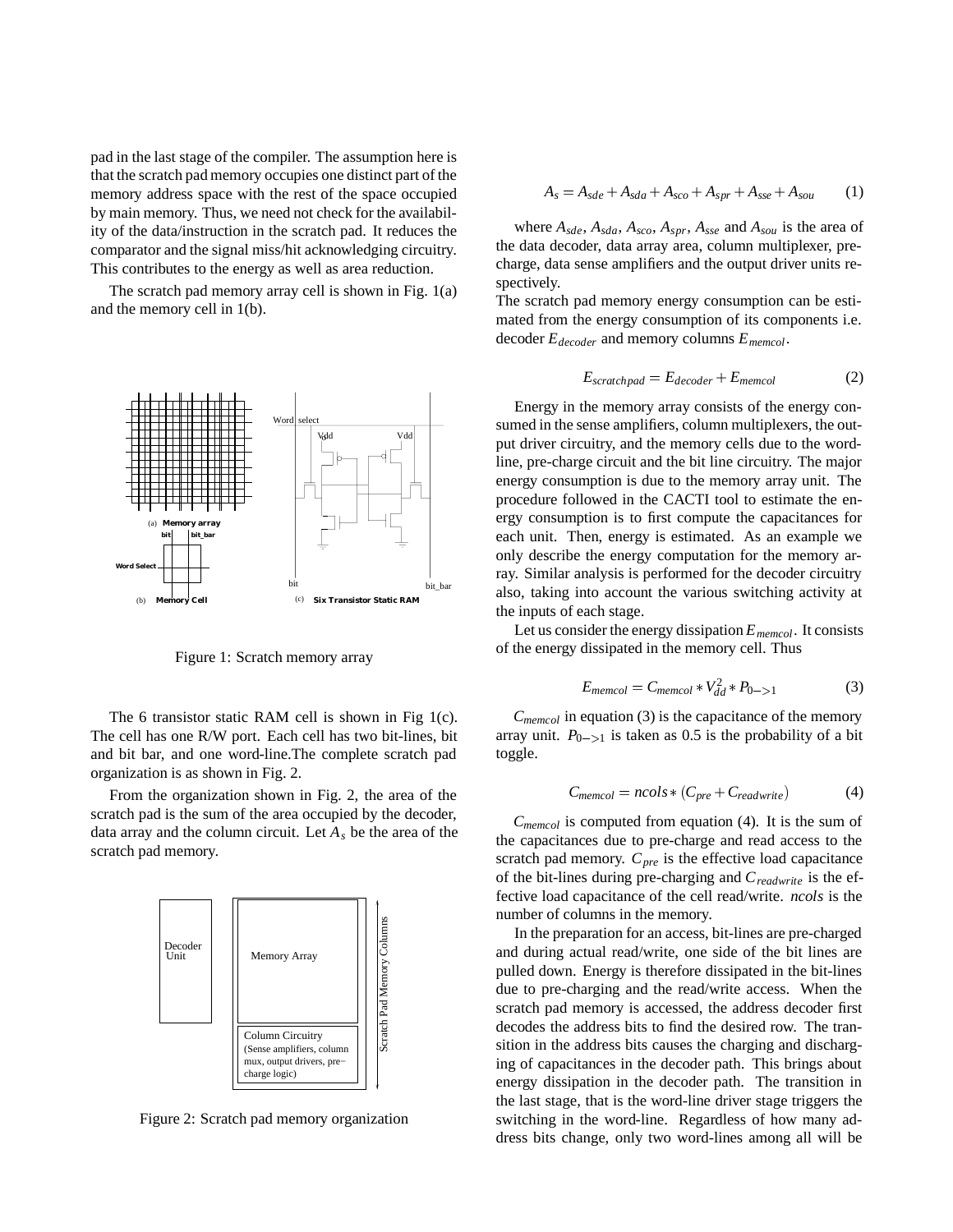switched. One will be logic 0 and the other will be logic 1. The equations are derived based on [4].

$$
E_{sptotal} = SP_{access} * E_{scratchpad}
$$
 (5)

where  $E_{\text{sptotal}}$  is the total energy spent in the scratch pad memory. In case of a scratch pad as a contrast to cache we do not have events due to write miss and read miss. The only possible case that holds good is the read or write access. *SPaccess* is the number of accesses to the scratch pad memory. *Escratchpad* is the energy per access obtained from our analytical scratch pad model.

## **3 Cache memory**

Caches are mainly used to exploit the temporal and spatial locality of memory accesses. The basic organization of the cache is taken from [4] and is shown in Fig. 3.



Figure 3: Cache Memory organization[4]

The area model that we use in our work is based on the transistor count in the circuitry. All transistor counts are computed from the designs of circuits.

From the organization shown in Fig. 3, the area of the cache (Ac) is the sum of the area occupied by the tag array  $(A<sub>tae</sub>)$  and data array  $(A<sub>data</sub>)$ .

$$
A_c = A_{tag} + A_{data} \tag{6}
$$

*Atag* and *Adata* is computed using the area of its components.

$$
A_{tag} = A_{dt} + A_{ta} + A_{co} + A_{pr} + A_{se} + A_{com} + A_{mu} \tag{7}
$$

where  $A_{dt}$ ,  $A_{ta}$ ,  $A_{co}$ ,  $A_{pr}$ ,  $A_{se}$ ,  $A_{com}$  and  $A_{mu}$  is the area of the tag decoder unit, tag array, column multiplexer, the precharge, sense amplifiers, tag comparators and multiplexer driver units respectively.

$$
A_{data} = A_{de} + A_{da} + A_{col} + A_{pre} + A_{sen} + A_{out}
$$
 (8)

where  $A_{de}$ ,  $A_{da}$ ,  $A_{col}$ ,  $A_{pre}$ ,  $A_{sen}$ ,  $A_{out}$  is the area of the data decoder unit, data array, column multiplexer, precharge, data sense amplifiers and the output driver units respectively. The estimation of power can be done at different levels, from the transistor level to the architectural level [6]. In CACTI [4], transistor level power estimation is done. The energy consumption per access in a cache is the sum of energy consumptions of all the components identified above. The analysis is similar to that described for the scratch pad memory.

## **4 Overview of our methodology**

Clock cycle estimation is based on the ARMulator trace output for cache or scratch pad memory. This is assumed to directly reflect performance i.e. the larger the number of clock cycles the lower the performance. This is under the assumption that the change in the on-chip memory configuration (cache/scratch pad memory and its size) does not change the clock period. This assumption though restrictive does not affect our results. This is because we always compare the same size cache with scratch pad memory and the delay of cache implemented with the same technology will always be higher. Thus the performance improvement predicted for scratch pad can only increase if both effect the clock period. The identification and assignment of critical data structures to scratch pad was based on a packing algorithm briefly described in 4.3.

#### **4.1 Scratch pad memory accesses**

From the trace file it is possible to do the performance estimation. As the scratch pad is assumed to occupy part of the total memory address space, from the address values obtained by the trace analyzer, the access is classified as going to scratch pad or memory and an appropriate latency is added to the overall program delay. One cycle is assumed if it is a scratch pad read or write access. If it is a main memory 16 bit access then we take it as one cycle plus 1 wait state (refer to Tabel 1 ). If it is a main memory 32 bit access then, we consider it as one cycle plus 3 wait states. The total time in number of clock cycles is used to determine the performance. The scratch pad energy consumption is the number of accesses multiplied by the energy per access as described in equation 5.

## **4.2 Cache memory accesses**

From the trace file it is possible to obtain the number of cache read hits, read misses, write hits and write misses.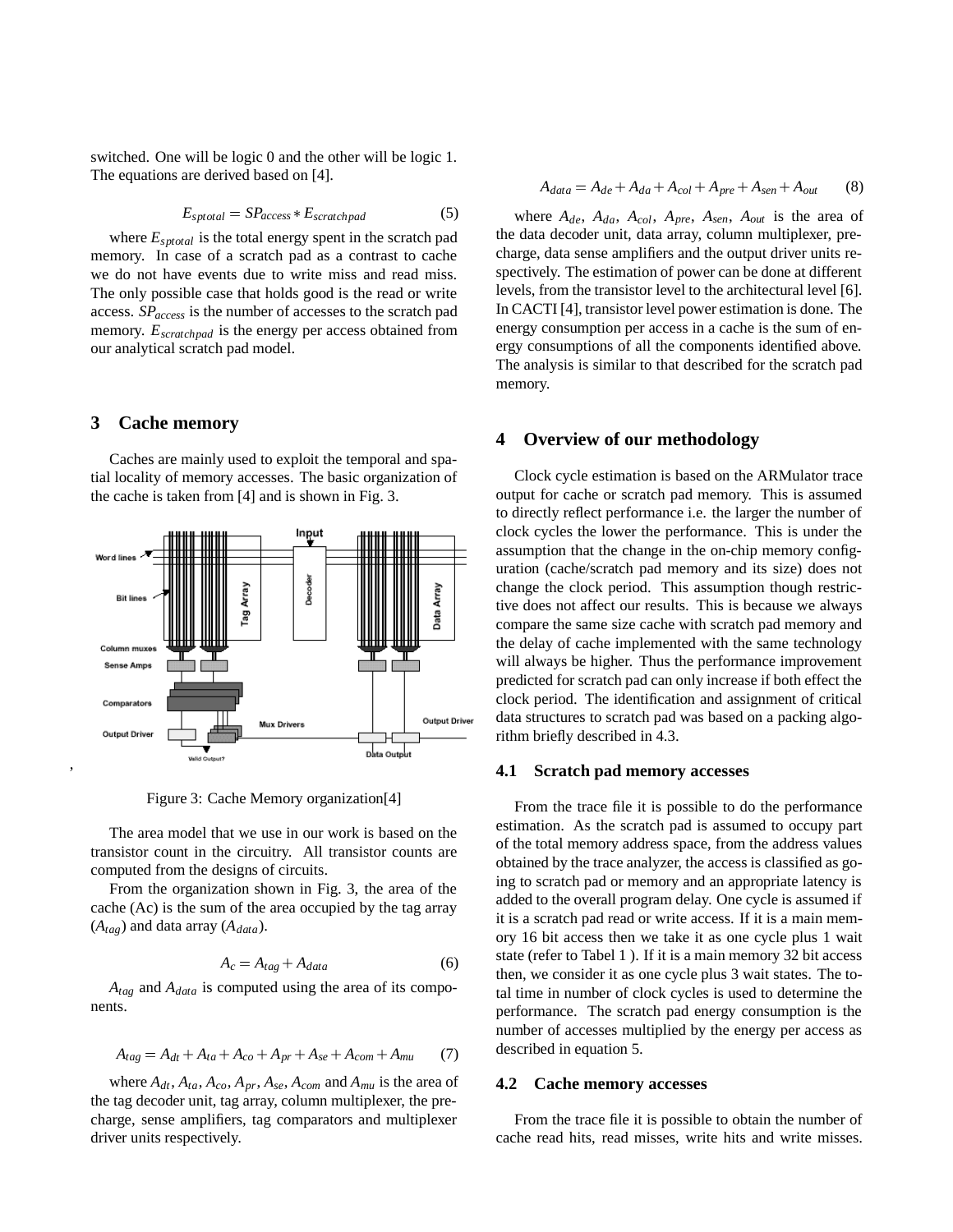| Access             | Number of cycles          |
|--------------------|---------------------------|
| Cache              | Using Table 2             |
| Scratch pad        | 1 cycle                   |
| Main Memory 16 bit | $1 cycle + 1 wait state$  |
| Main Memory 32 bit | $1 cycle + 3 wait states$ |

Table 1: Memory access cycles

From this data we compute the number of accesses to cache based on Table 2, where the number of cycles required for each type of access is listed in Table 1. The cache is a write through cache. There are four cases of cache access that we consider in our model.

- **Cache read hit** : When the CPU requires some data, the tag array of the cache is accessed. If there is a cache read hit, then data is read from the cache. No write to the cache is done, and main memory is not accessed for a read or write.
- **Cache read miss** : When there is a cache read miss, it implies that the data is not in the cache, and the line has to be brought from main memory to cache. In this case we have a cache read operation, followed by L words to be written in the cache, where L is the line size. Hence there will be a main memory read event of size L with no main memory write.
- **Cache write hit** : If there is a cache write hit, we have a cache write, followed by a main memory write.
- **Cache write miss** : In case of a cache write miss, a cache tag read (to establish the miss) is followed by the main memory write. There is no cache update in this case.

| Access type | $Ca_{read}$ | Ca <sub>write</sub> | $Mm_{read}$ | $Mm_{\text{write}}$ |
|-------------|-------------|---------------------|-------------|---------------------|
| Read hit    |             |                     |             |                     |
| Read miss   |             |                     |             |                     |
| Write hit   |             |                     |             |                     |
| Write miss  |             |                     |             |                     |

Table 2: Cache memory interaction model

Using this model we derive the cache energy equation as

$$
E_{cache} = (N_{c-read} + N_{c-write}) * E
$$
 (9)

Where  $E_{cache}$  is the energy spent in cache.  $N_{c-read}$  is the number of cache read accesses and  $N_{c-write}$  is the number of cache write accesses. Energy E is computed like in equation

(3), taking the appropriate load and the number of cycles into consideration. In the trace analyzer we model the cache as described above and use it in our performance and energy estimations.

## **4.3 Experimental setup and flow diagram**

In this subsection, we explain the experimental setup and flow diagram used in our work to compare on-chip scratch pad memory with cache memory. We use the AT91M 40400 as our target architecture. The AT91M 40400 is a member of the ATMEL AT91 16/32 bit microcontroller family based on the ARM7TDMI embedded processor. This processor is a high performance RISC with a very low power consumption. It has an on-chip scratch pad memory of 4 KBytes. The ARM7TDMI comes with a 32 bit data path and two instruction sets.



Figure 4: Experimental flow diagram

Fig. 4 shows the flow diagram. The energy aware (encc) compiler [7] generates the code for the ARM7 core. It is a research compiler used for exploring the design and new optimization techniques. The input to this compiler is an application benchmark written in C. As a post pass option, encc uses a special packing algorithm, known as the knapsack algorithm [5], for assigning code and data blocks to the scratch pad memory. This algorithm identifies the frequently referred data and instruction blocks and maps to the scratch pad memory address space. The cost of additional jumps introduced due to mapping consecutive blocks to scratch pad and main memory is accounted for by the algorithm. The result is that blocks of instructions and data which are frequently accessed, and are likely to generate maximum energy savings, are assigned to the scratch pad. The output of the compiler is a binary ARM code which can be simulated by the ARMulator to produce a trace file. For on-chip cache configuration, the ARMulator accepts the cache size as parameter and generates the performance as the number of cycles. The predicted area and energy is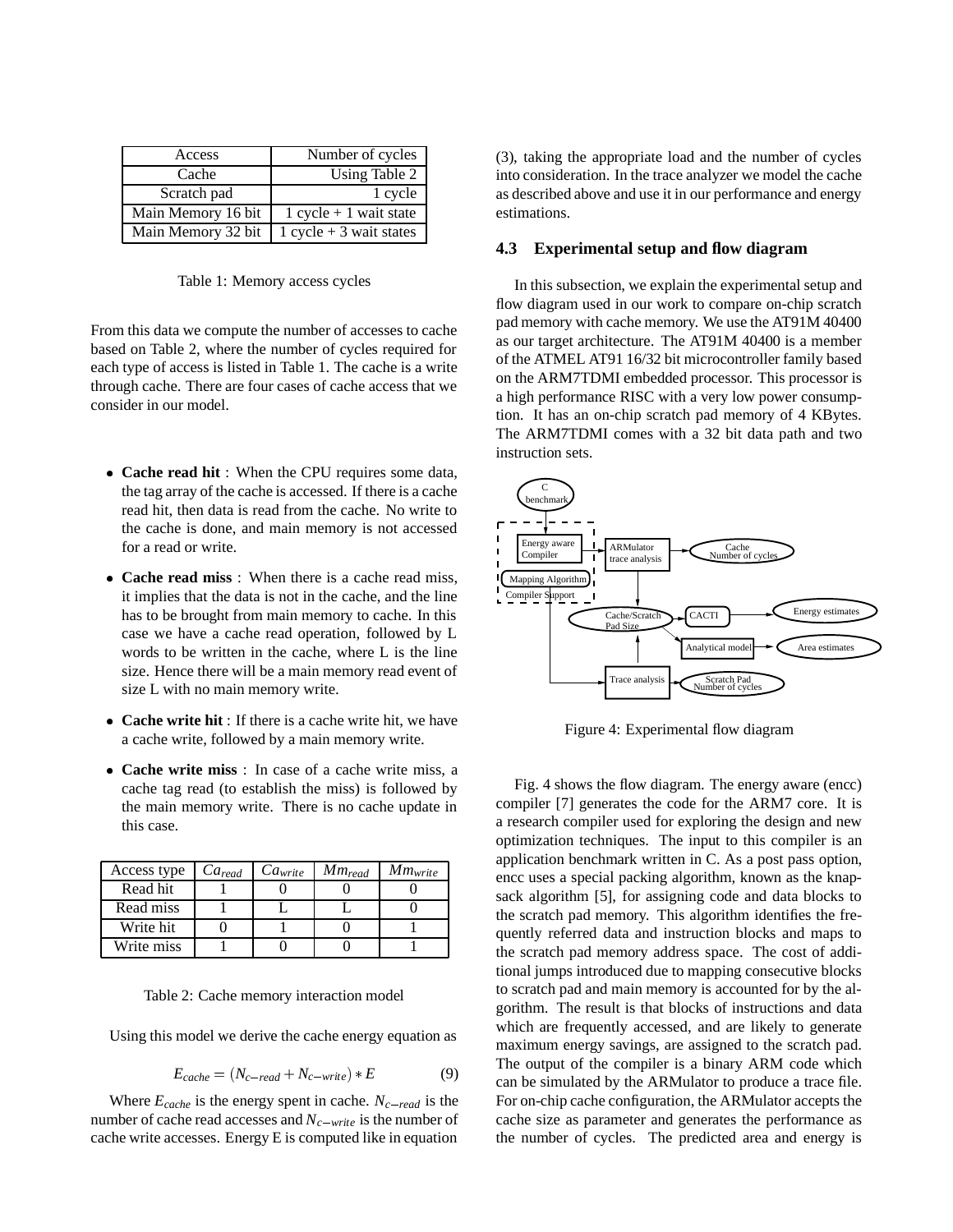

Figure 5: Comparison of cache and scratch pad memory area

based on the CACTI [4] model for 0.5 *µ*m technology. The models themselves are described in sections 2 and 3.

# **5 Results**

To demonstrate the merits of using on-chip scratch pad memory and on-chip caches, we conducted a series of experiments for both of these configurations. The trace analysis for the scratch pad and the cache was done in the design flow after the compilation phase. We use a 2-way set associative cache configuration for comparison. The area is represented in terms of number of transistors. These are obtained from the cache and scratch pad organization. Fig. 5 shows the comparison of area of the cache and scratch pad memory for varying sizes. We find that on an average the area occupied by the scratch pad is less than the cache memory by 34%.

Table 3 gives the area/performance tradeoff. Column 1 is the size of scratch pad or cache in bytes. Columns 2 and 3 are the cache and scratch pad area in transistors. Columns 4 and 5 are the number of CPU cycles in 1000s for cacheand scratch-pad based memory systems, respectively. Column 6 gives the area reduction due to replacing a cache by a scratch pad memory while column 7 corresponds to the reduction in the number of cycles. Column 8 gives the the improvement of the area-time product AT (assuming constant cycle times).

The area time product AT is computed using

$$
AT = (A_s * N_s) / (A_c * N_c) \tag{10}
$$

The average area, time, and AT product reductions are 34%, 18% and 46%, respectively for this example.



Figure 6: Energy consumed by the memory system

| Cache per access (2 kbytes)       | $4.57$ nJ          |
|-----------------------------------|--------------------|
| Scratch pad per access (2 kbytes) | $1.53 \text{ nJ}$  |
| Main memory read access, 2 bytes  | $24.00$ nJ         |
| Main memory read access, 4 bytes  | 49.30 nJ           |
| Main memory write access, 4 bytes | $41.10 \text{ nJ}$ |

Table 4: Energy per access for various devices

Our cycle count considerations in performance evaluation are based on the static RAM chips found on an ATMEL evaluation board. To compare the energy, we need to account for the energy consumption of the main memory as well. The energy required per access by various devices is listed in table 4. The cache and scratch pad values for size 2048 bytes were obtained from models in section 2 and 3, the main memory values were obtained from actual measurements on the ATMEL board [5].

Thus we take the main memory energy, along with the on-chip memory energy consumption into account. Fig.6 shows the energy consumed for biquad, matrixmult and quicksort examples for both cache and scratch pad. In all the cases we observe that scratch pad consumes less energy for the same size of cache, except for quicksort with cache size of 256 bytes. On an average we found energy consumption to be reduced by 40% using scratch pad memory.

# **6 Conclusion and future work**

In this paper we have presented an approach for selection of on-chip memory configurations. The paper presents a comprehensive methodology for computing area, energy and performance for various sizes of cache and scratch pad memories. Results indicate that, scratch-pad based compile-time memory outperform cache-based run-time memory on almost all counts. We observe that the areatime product (AT) can be reduced by 46% (average) by re-